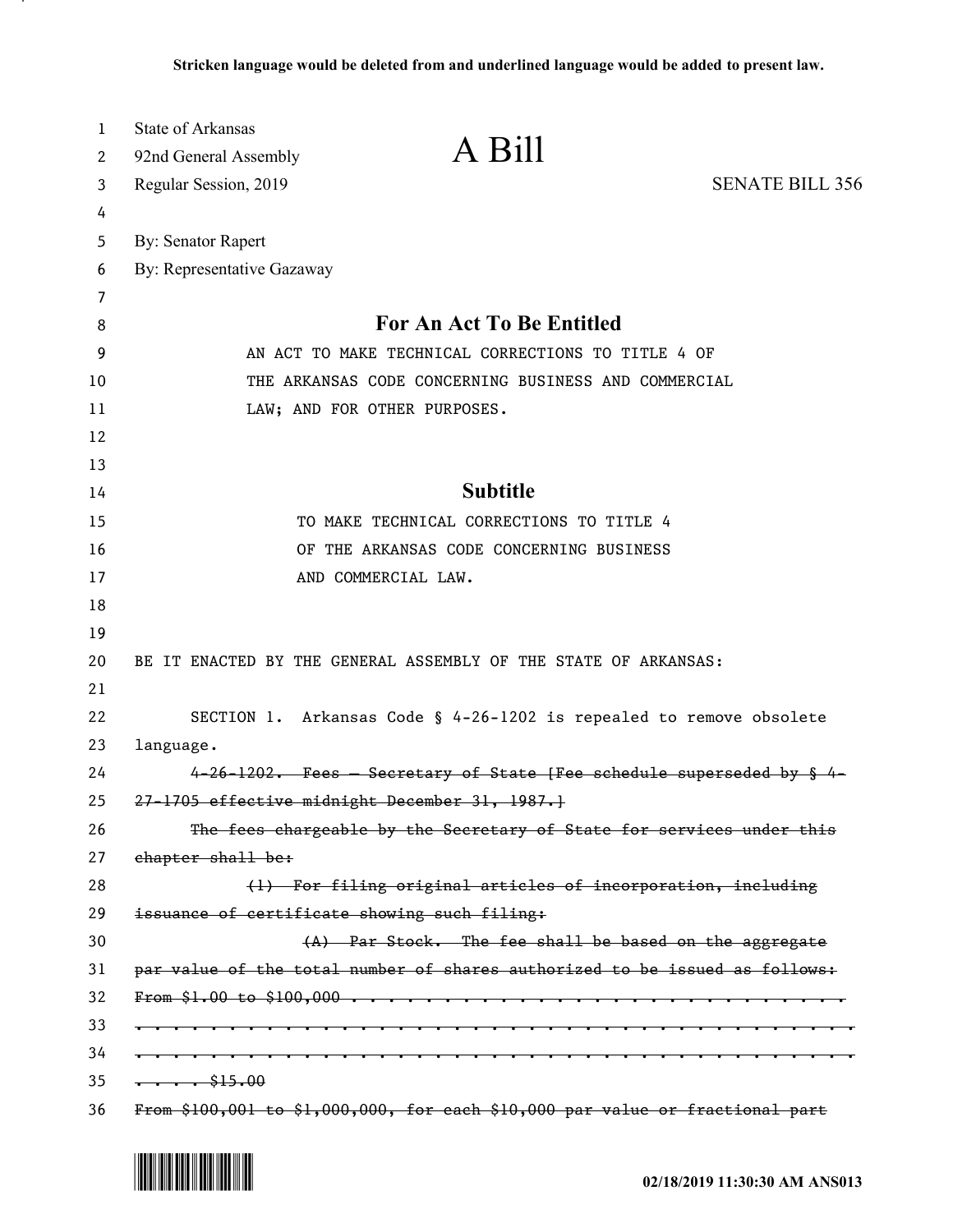| $thereof$                                                                            |
|--------------------------------------------------------------------------------------|
|                                                                                      |
| . 1.00                                                                               |
| $$1,000,001$ to $$10,000,000$ , for each $$20,000$ par value or fractional part      |
| $thereof$                                                                            |
|                                                                                      |
| .                                                                                    |
| $+00$                                                                                |
| In excess of \$10,000,000, for each \$40,000 par value or fractional part            |
| $thereof \t.$<br><del>.</del>                                                        |
|                                                                                      |
|                                                                                      |
| $+00$                                                                                |
| In no case shall the fee be less than fifteen dollars (\$15.00), and all             |
| fees shall be computed to the nearest dollar.                                        |
| (B) Nonpar Stock. The fee shall be based on the number of                            |
| shares authorized to be issued as follows:                                           |
| From one (1) share to 2,000 shares $\dots \dots \dots \dots \dots \dots \dots \dots$ |
| .                                                                                    |
| \$15.00                                                                              |
| From 2,001 shares to 10,000 shares, for each 1,000 shares or fractional part         |
| thereof<br><del>.</del>                                                              |
|                                                                                      |
|                                                                                      |
| 10,001 shares to 100,000 shares, for each 1,000 shares or fractional part            |
| thereof                                                                              |
|                                                                                      |
|                                                                                      |
| 2.50                                                                                 |
| In excess of 100,000 shares, for each 1,000 shares or fractional part thereof        |
|                                                                                      |
|                                                                                      |
|                                                                                      |
| 1.00                                                                                 |
| In no case shall the minimum fee be less than fifteen dollars (\$15.00),             |
| and all fees shall be computed to the nearest dollar.                                |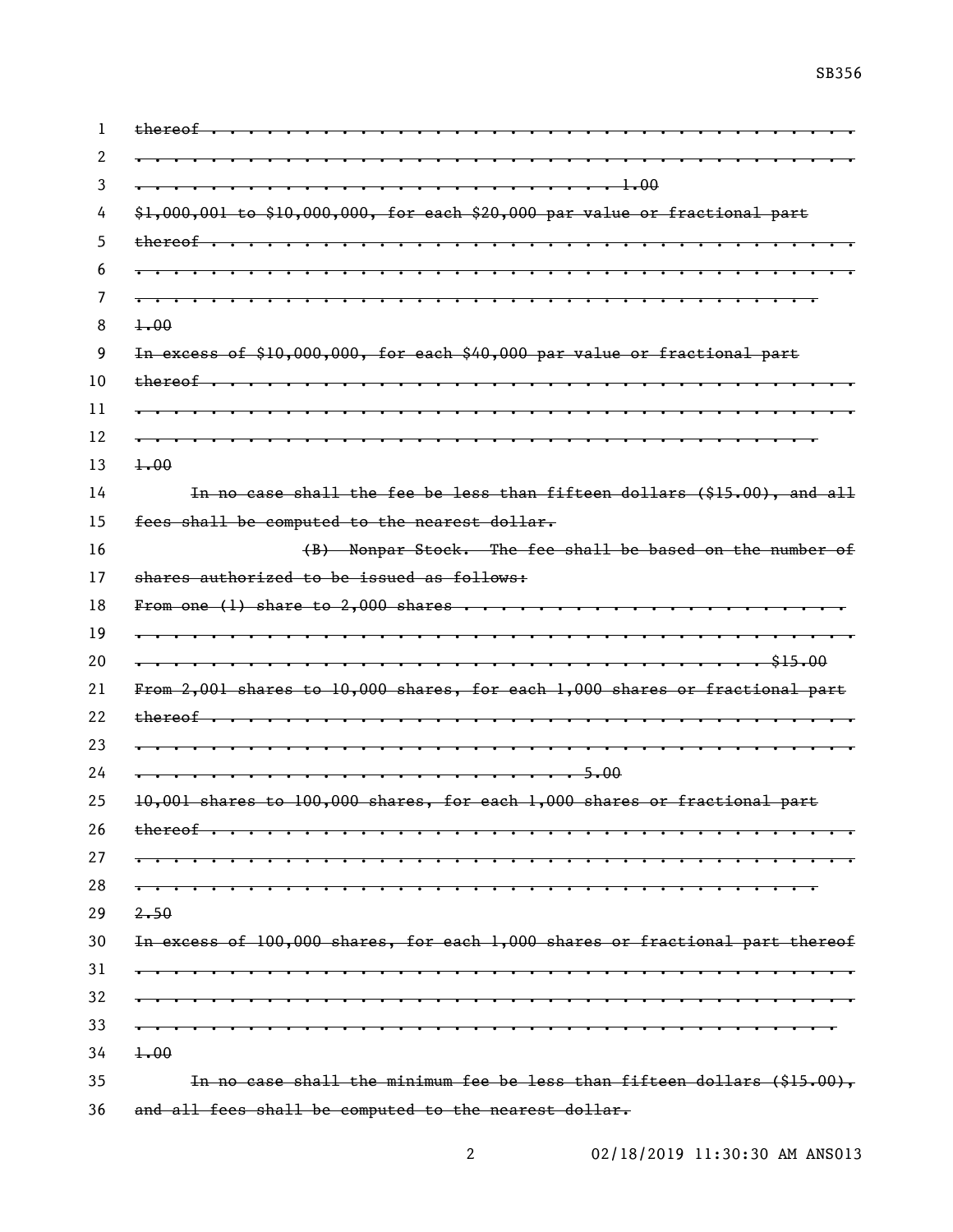(C) Both Par Stock and Nonpar Stock. If both par stock 2 and nonpar stock are authorized under the articles, the foregoing computations shall be applied to each class of stock, and the total figure 4 resulting from the separate computations shall represent the fee; the minimum fee for the filing is to be fifteen dollars (\$15.00). (2) For filing articles of amendment, including issuance of 7 eertificate showing such filing: 8 (A) If the amendment increases the number of authorized shares, compute the fee on the capitalization authorized under the articles 10 of incorporation as amended and credit this fee with the amount chargeable on 11 the capitalization which was authorized prior to the amendment; the fee, however, is never to be less than fifteen dollars (\$15.00). (B) In all other cases, the fee for filing articles of amendment shall be fifteen dollars (\$15.00). (3) For filing articles of merger or consolidation, including issuance of certificate showing such filing, the fee shall be twenty-five 17 dollars (\$25.00) unless the capitalization of the surviving or new corporation exceeds two hundred fifty thousand (250,000) shares, in which last event the fee shall be fifty dollars (\$50.00). **(4)** For filing a resignation of registered agent, a change of 21 registered agent or a change of registered office, three dollars (\$3.00). 22 (5) For filing a change of address of registered office by a registered agent representing one (1) or more corporations, three dollars (\$3.00) for each corporation; provided that the maximum fee shall be two hundred dollars (\$200). (6) For filing application for right to do business under 27 fictitious name, ten dollars (\$10.00). (7) For any other filing under this chapter, with annexed certificate, five dollars (\$5.00). (8) For any certificate pursuant to § 4-26-106 or § 4-26-207 or any other certificate not provided for in this section, five dollars (\$5.00). (9) For furnishing a certified copy of any document, fifty cents (50¢) per page and one dollar (\$1.00) for the certificate thereto. (10) For receiving service of process on behalf of a corporation, five dollars (\$5.00), which may be recovered as taxable costs by the party causing service to be made if such party prevails in this

02/18/2019 11:30:30 AM ANS013

SB356